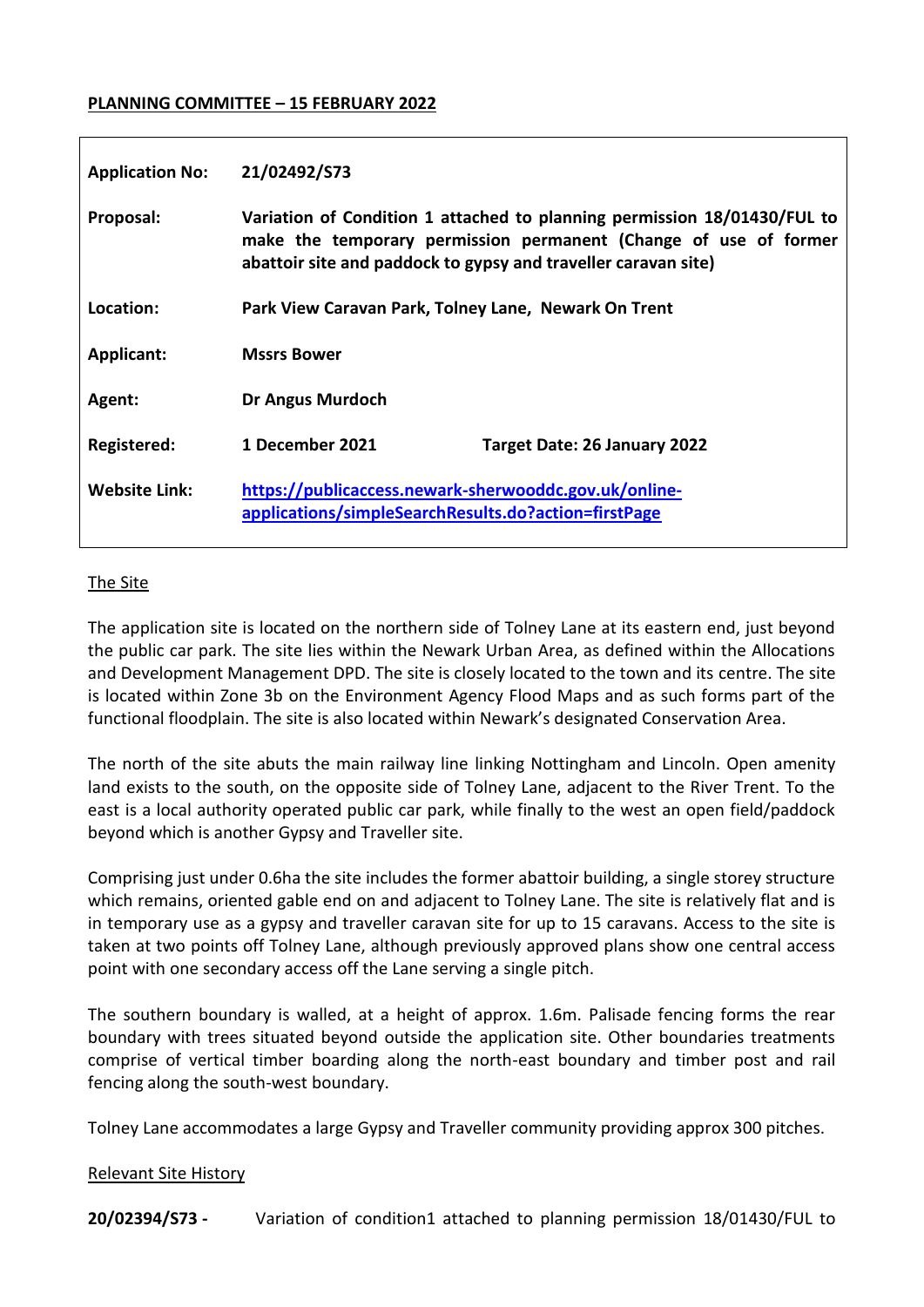make the temporary permission permanent, refused 29.04.2021 for the following reason:

*"The application use falls within a 'highly vulnerable' flood risk vulnerability category that is inappropriate to the Flood Zone in which the application is located (Flood Zone 3b - functional floodplain). Tables 1 and 3 of the PPG make it clear that this type of development is not compatible to this Flood Zone and therefore should 'not be permitted.'* 

*The purpose of granting temporary consent was to cater for the applicants' immediate accommodation needs whilst allowing for the possibility of identifying other sites at lesser risk of flooding. The temporary consent still has seven months to run (up to 30th November 2021) and the Authority is pro-actively pursuing the identification of suitable sites to meet future gypsy and traveller needs within, or adjoining, the Newark Urban Area through the Development Plan process.* 

*Whilst the proposal would assist in the supply of pitches position it is not considered that this is sufficient to outweigh the severe flood risk and warrant the granting of permanent consent. To allow permanent occupation of a site at such high risk of flooding would therefore be contrary to Core Policy 5 and 10 of the Newark and Sherwood Amended Core Strategy 2019 and Policy DM5 of the Allocations and Development Management DPD 2013 together with the aims of the NPPF and PPG, which are material planning considerations."*

**18/01430/FUL -** Change of use of former abattoir site and paddock to gypsy and traveller site – Approved 05.12.2018, subject to a number of conditions including condition 1 which reads:-

*"The use hereby permitted shall be carried on only by the following and their resident dependents:*

- *• Mr. Harold William Bower and/or Mrs. Donna Bower – wife of Mr. H.W. Bower*
- *• Mr. David Bower and/or Mrs. Deborah Bower*
- *• Mrs. Elizabeth Salmon and/or Mr. Paul Salmon*

*And shall be for a limited period being the period up to 30 November 2021, or the period during which the land is occupied by them, whichever is the shorter. When the land ceases to be occupied by those named in this condition 1, or on 30 November 2021, whichever shall first occur, the use hereby permitted shall cease and all caravans, materials and equipment brought on to the land, or works undertaken to it in connection with the use shall be removed and the land restored to its condition before the development took place in accordance with a scheme approved under condition 5 hereof.*

*Reason: In the recognition of the current need for gypsy and traveller sites within the district and to allow for further assessment of alternative sites to meet this need including sites at less risk of flooding in accordance with the aims of Core Policy 10."*

**17/00949/FUL -** Application to remove conditions 1 and 5 of planning consent 15/00354/FUL to make the personal and temporary permission permanent and general (Re-submission of 16/1879/FUL), refused 07.11.2017 for the following reason:

"The application site lies within Flood Zone 3b where the NPPF states that inappropriate development should be avoided by directing it towards areas at lower risk of flooding. When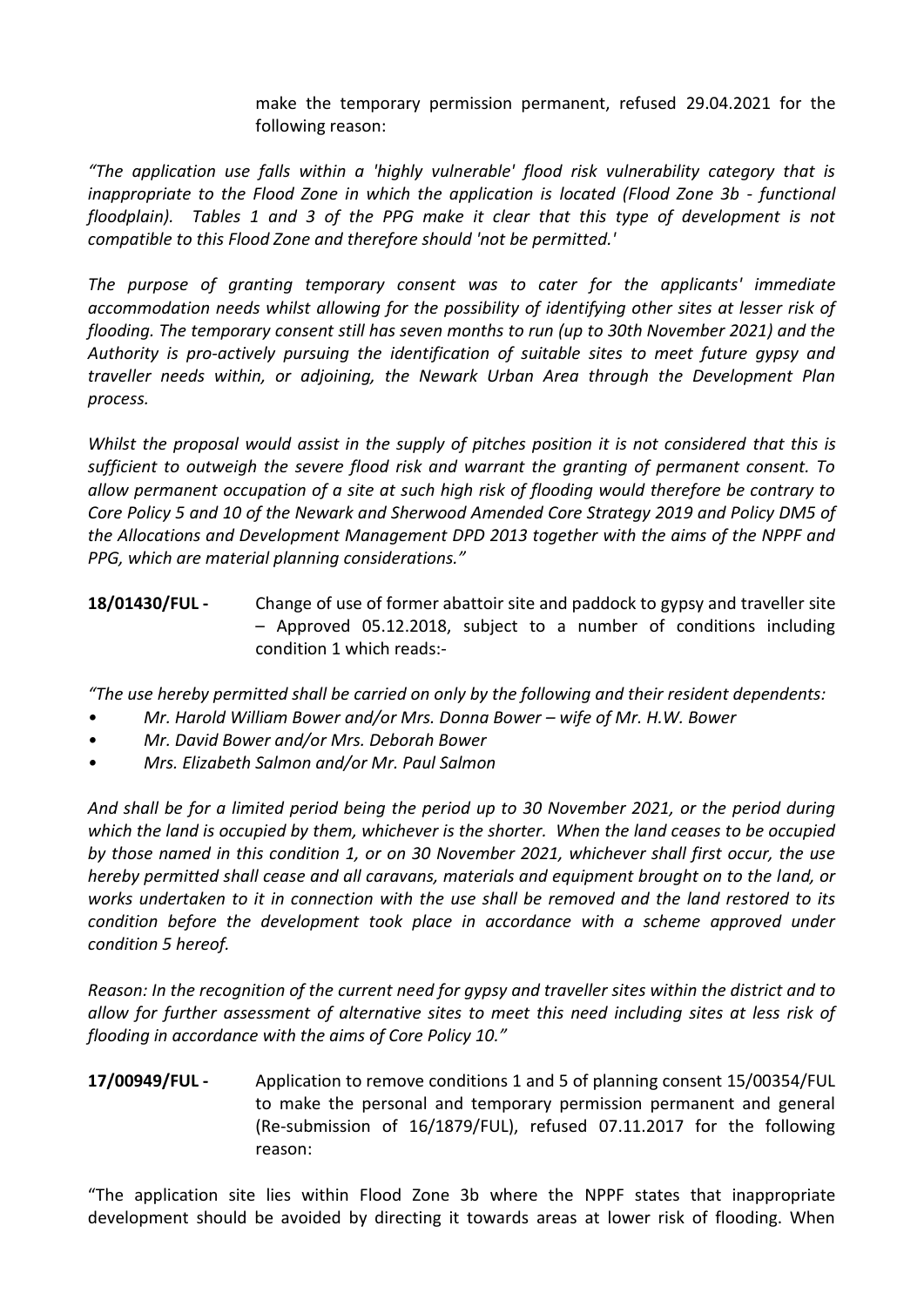temporary permission was first granted on this site there were no available Gypsy & Traveller sites in areas at lower risk of flooding. Whilst the Local Planning Authority cannot currently demonstrate a five year supply of pitches, the shortfall of 2 pitches is not considered significant or severe. The purpose of granting temporary consent was to cater for the applicants immediate accommodation needs whilst allowing for the possibility of identifying other sites at lesser risk of flooding. The temporary consent still has almost a year to run (up to 30th September 2018) and the Authority is pro-actively pursuing the identification of a suitable site to meet future gypsy and traveller needs within, or adjoining, the Newark Urban Area. Although there would be some social, economic and environmental factors which would weigh in favour of the proposal it is not considered that these, in combination with the supply position, are sufficient to outweigh the severe flood risk and warrant the granting of permanent consent. To allow permanent occupation of a site at such high risk of flooding would therefore be contrary to the aims of the NPPF and put occupiers of the site and members of the emergency services at unnecessary risk."

- **16/01879/FUL -** Application to remove conditions 1 and 5 of planning consent 15/00354/FUL to make the personal and temporary permission permanent and general – Application refused 04.01.2017 on grounds of flood risk.
- **15/00354/FUL -** Variation of Conditions 6(i) and Condition 5(i) of Planning Permission 14/01106/FUL - Change of use of former abattoir site and paddock to gypsy and traveller caravan site – Approved 15.05.2015 to extend the time scales within which to comply with conditions.
- **14/01106/FUL -** Change of use of former abattoir site and paddock to gypsy and traveller caravan site – Approved 02.09.2014 on a temporary basis until 30 September 2018 and on a personal basis with named occupiers
- **13/01167/FUL -** Change of use of former abattoir site and paddock to gypsy and traveller caravan site – Refused 14.11.2013 Appeal Withdrawn
- **11/01509/FUL -** Change of use of former abattoir site and paddock to form site for touring caravans – Refused 24.01.2012 Appeal Dismissed

## The Proposal

This application seeks a variation to the wording of condition 1 attached to the existing planning permission, which currently allows the use on a temporary basis until 30 November 2021, and to remove this restriction and allow the use to be granted on a permanent basis.

In support of the application, the agent has stated: "It is clear that the site is considered to be suitable by your authority given that it has been promoted for allocation. Approving it now would mean that there were 15 pitches provided immediately thereby obviating the need for allocating the site at all."

No further information has been submitted with this application to vary condition 1, however, the original application approved under 18/01430/FUL was accompanied by the following documents:

- Location Plan Scale 1:1250 received 24 July 2018
- Site Plan (Drawing No: 20/48/2009) dated 28 June 2013
- Topographical Survey dated 11 November 2009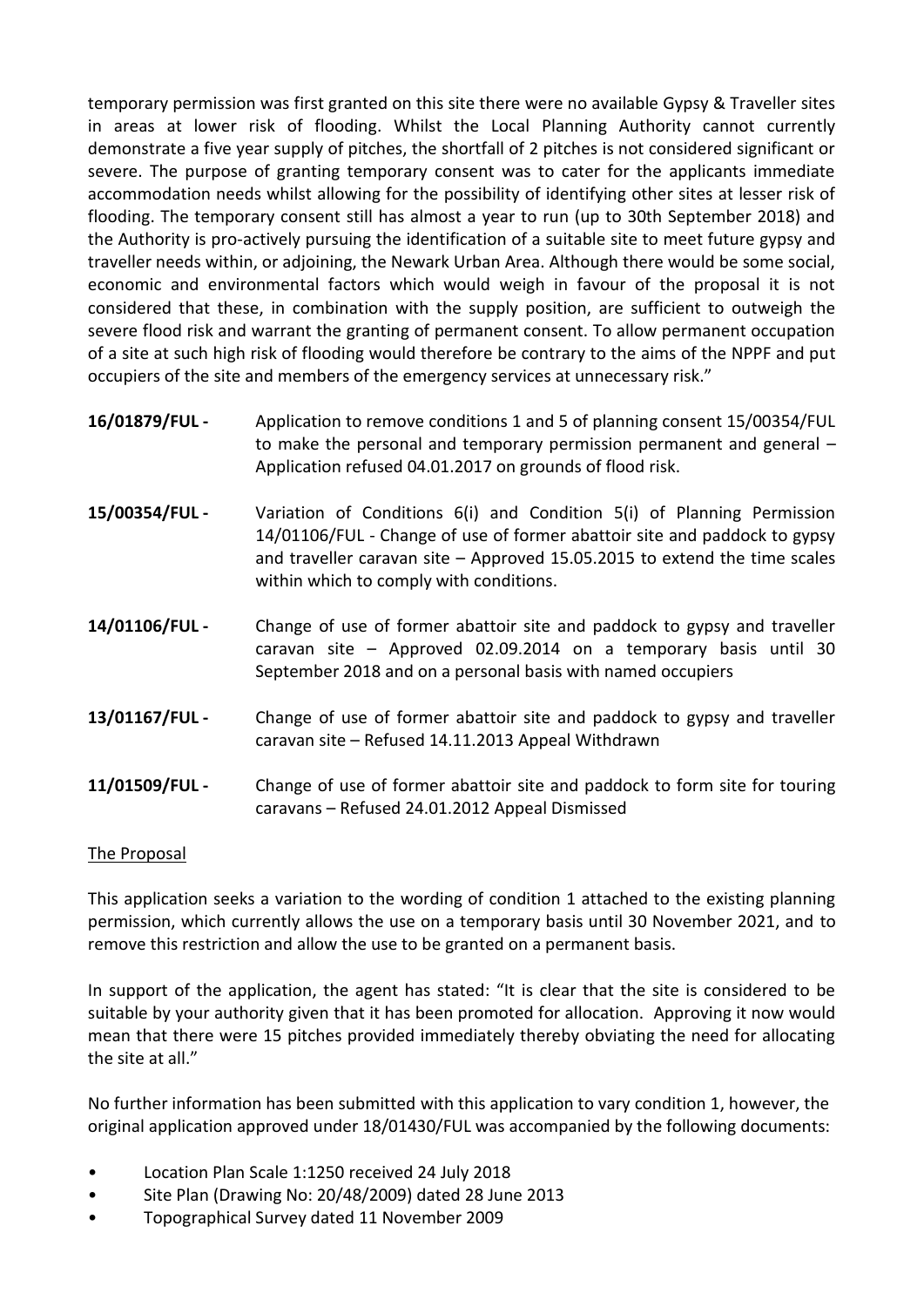• Flood Risk Assessment dated May 2018

## Departure/Public Advertisement Procedure

No occupiers of properties have been individually notified by letter, but a site notice has been displayed and an advertisement placed in the local press.

# **Planning Policy Framework**

## **The Development Plan**

# **Newark and Sherwood Amended Core Strategy DPD (adopted March 2019)**

Spatial Policy 1 - Settlement Hierarchy Spatial Policy 2 - Spatial Distribution of Growth Spatial Policy 7 - Sustainable Transport Core Policy 4 – Gypsies & Travellers – New Pitch Provision Core Policy 5 – Criteria for Considering Sites for Gypsies and Travellers and Travelling Showpeople Core Policy 9 - Sustainable Design Core Policy 10 – Climate Change Core Policy 14 - Historic Environment NAP1 – Newark Urban Area

# **Allocations & Development Management DPD (adopted July 2013)**

Policy DM1 – Development within Settlements Central to Delivering the Spatial Strategy Policy DM5 – Design Policy DM9 – Protecting and Enhancing the Historic Environment Policy DM12 – Presumption in Favour of Sustainable Development

## **Other Material Planning Considerations**

National Planning Policy Framework 2021 Planning Practice Guidance Planning Policy for Traveller Sites – August 2015:

When determining planning applications for traveller sites, this policy states that planning permission must be determined in accordance with the Development Plan unless material considerations indicate otherwise. The Government's overarching aim is to ensure fair and equal treatment for travellers, in a way that facilities their traditional and nomadic way of life while respecting the interests of the settled community.

Applications should be assessed and determined in accordance with the presumption in favour of sustainable development and the application of specific policies within the NPPF and this document (Planning policy for traveller sites).

This document states that the following issues should be considered, amongst other relevant matters:

o Existing level of local provision and need for sites;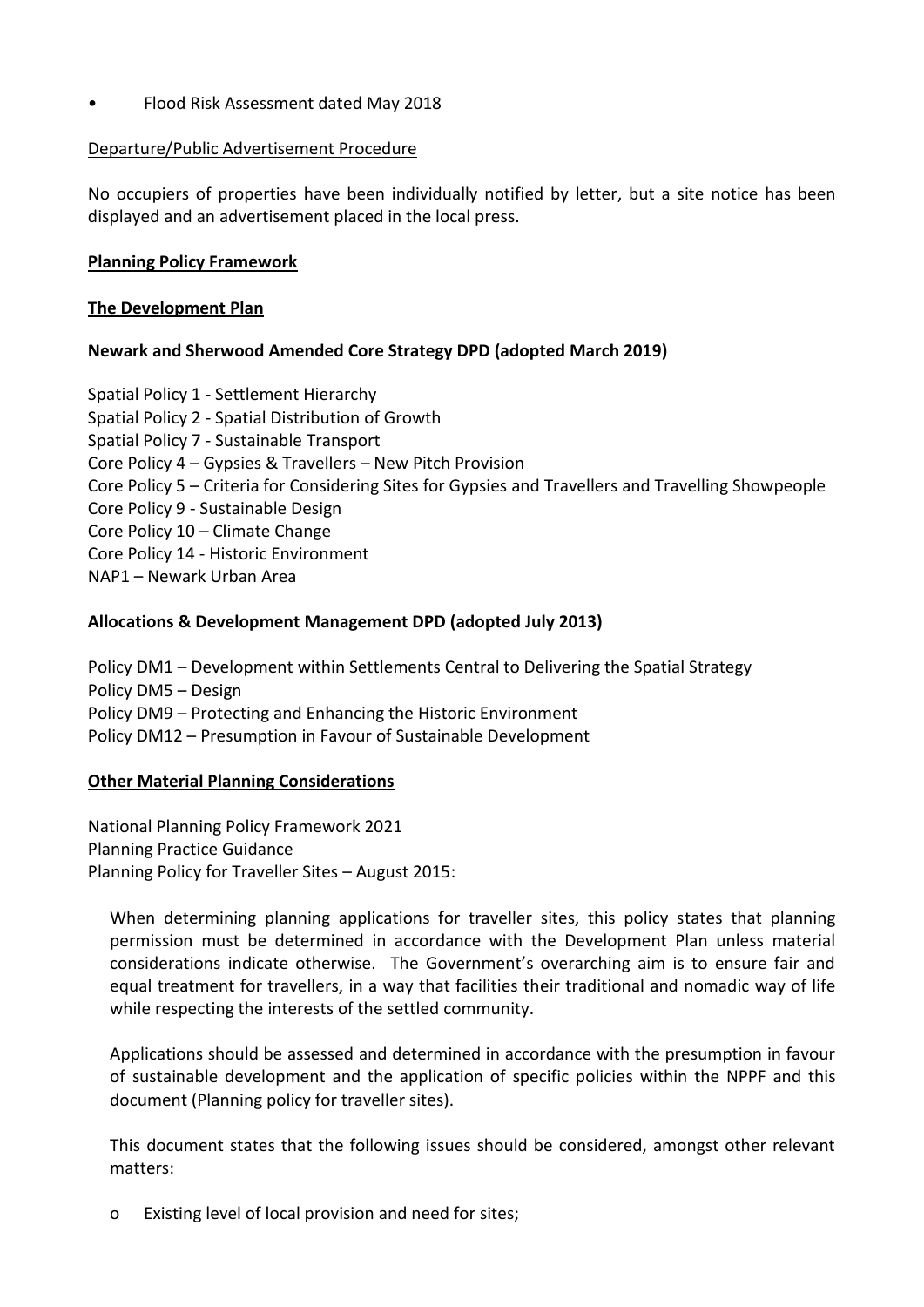- o The availability (or lack) of alternative accommodation for the applicants;
- o Other personal circumstances of the applicant;
- o Locally specific criteria used to guide allocation of sites in plans should be used to assess applications that come forward on unallocated sites;
- o Applications should be determined for sites from any travellers and not just those with local connections.

The document goes on to state that local planning authorities should strictly limit new traveller site development in open countryside that is away from existing settlements or outside areas allocated in the development plan and sites in rural areas should respect the scale of, and do not dominate the nearest settled community, and avoid placing an undue pressure on local infrastructure.

When considering applications, weight should be attached to the following matters:

- a) Effective use of previously developed (brown field), untidy or derelict land;
- b) Sites being well planned or soft landscaped in a way as to positively enhance the environment and increase its openness;
- c) Promoting opportunities for healthy lifestyles, such as ensuring adequate landscaping and play areas for children and
- d) Not enclosing a site with so much hard landscaping, high walls or fences, that the impression may be given that the site and its occupants are deliberating isolated from the rest of the community.

If a local planning authority cannot demonstrate an up-to-date 5 year supply of deliverable sites, this should be a significant material consideration in any subsequent planning decision when considering applications for the grant of temporary planning permission.

Annex 1 of this policy provides a definition of "gypsies and travellers" which reads:-

"Persons of nomadic habit of life whatever their race or origin, including such persons who on grounds of their own or their family's or dependents' educational or health needs or old age have ceased to travel temporarily, but excluding members of an organized group of travelling showpeople or circus people travelling together as such."

 Emergency Planning Guidance produced by the Nottingham and Nottinghamshire Local Resilience Forum (August 2017)

This document states: "New developments in flood risk areas must not increase the burden on emergency services. The Emergency Services are in heavy demand during flood incidents. The Fire and Safety Regulations state that "people should be able to evacuate by their own means" without support and aid from the emergency services. The emergency services and local authority emergency planners may object to proposals that increase the burden on emergency services."

"New development must have access and egress routes that allow residents to exit their property during flood conditions. This includes vehicular access to allow emergency services to safely reach the development during flood conditions. It should not be assumed that emergency services will have the resource to carry out air and water resources during significant flooding incidents; therefore safe access and egress routes are essential…..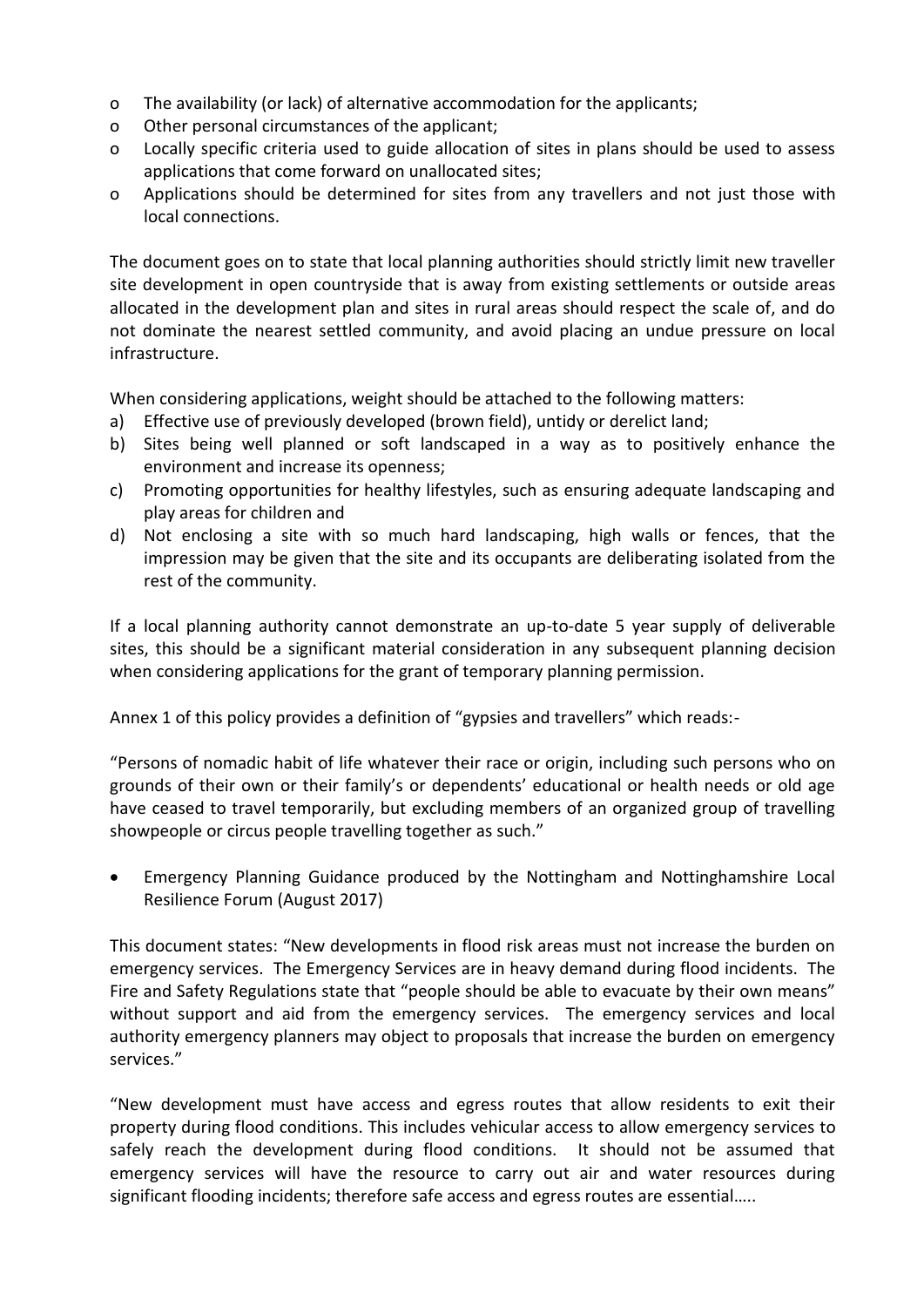The emergency services are unlikely to regard developments that increase the scale of any rescue as being safe…"

Section 72 of the Planning (Listed Buildings and Conservation Areas) Act 1990; Newark and Sherwood Gypsy and Traveller Accommodation Assessment, 2020; The Equality Act 2010; Human Rights Act 1998.

## Consultations

**Newark Town Council –** Object on the grounds that this application is in a high risk flood area which poses a danger to life, in support of the Environment Agency.

**The Environment Agency –** Object. The site lies within Flood Zone 3a and 3b (functional floodplain) and has a high probability of flooding. The development is classed as highly vulnerable and Tables 1 and 3 of the PPG make it clear that this type of development is not compatible with this Flood Zone and should not be permitted. Furthermore they object because it fails the second part of the Exception Test, which requires the applicant to demonstrate that the development will be safe, without increasing flood risk elsewhere, and where possible reduce flood risk overall.

The likely maximum flood depths on this site would be:

- 0.25m during the 5% Annual Exceedance Probability (AEP) event. The event used to determine the functional floodplain
- 0.78m during the 1% AEP event
- 1.08m during the 1% AEP event and including a 30% allowance for climate change
- 1.24m during the 1% AEP event and including a 50% allowance for climate change
- 1.32m during the 0.1% AEP event

Flooding to a depth of 0.6m represents DANGER FOR ALL. If the flooding is to a greater depth or involves moving water, the degree of hazard will be even higher. The above noted flood depths constitute a risk to life for any future occupants of the development.

Where there is reliance on flood warning and evacuation, the EA's preference is for dry access and egress routes to be provided in order to demonstrate the safety of the development and future occupants. In this particular location the access and egress route is the first area of the site to flood, and it floods to extremely significant depths. Absence of safe access and egress from the proposed development coupled with the lack of safe refuge during a flood event makes this an extremely hazardous location in with to locate highly vulnerable development.

The proposals are contrary to NPPF and the flood risk to the site is highly significant. If the Authority is minded to approve the application on a temporary basis the EA request a copy of the decision notice for their records.

If the Authority are minded to approve the application on a permanent basis, the EA stress that they would consider instigating the call in direction as they consider the risks to this site to be too significant to allow permanent 'highly vulnerable' development to proceed, without further work to reduce flood risks to the site beforehand.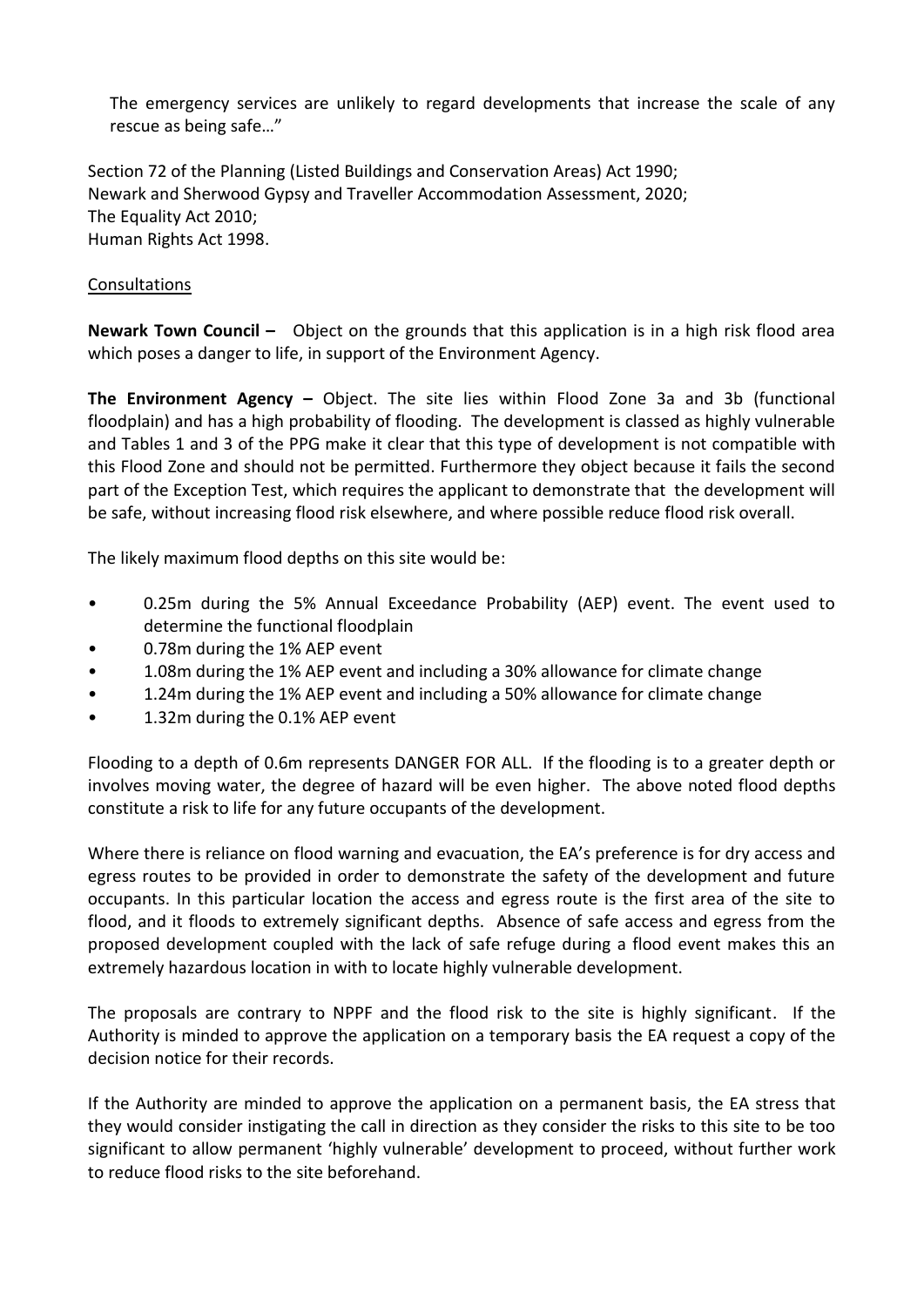**NSDC, Environmental Health -** No objections to the proposed removal of conditions attached to the original planning approval (ref: 18/01430/FUL). Note that despite numerous requests, no application has been submitted for a caravan site license as required by the terms of the Caravan Sites and Control of Development Act 1960.

**NSDC, Emergency Planner –** no comments received.

# **No representations have been received from local residents/interested parties.**

## Comments of the Business Manager

The main considerations in the assessment of this application relates to the significant unmet need and the absence of a 5 year land supply for gypsy and traveller pitches, and flood risk.

# Need

The Gypsy and Traveller Accommodation Assessment (GTAA) demonstrates a need for 118 pitches to meet the needs of those who were established to meet the planning definition between 2013- 33 (this figure rises to 169 to take account of undetermined households and those who do not meet the definition – but who may require a culturally appropriate form of accommodation). Our requirement of 118 pitches forms the basis of the five year land supply test, as required as part of the PPTS. Helpfully the GTAA splits this need across 5 year tranches – with 77 pitches needing to be delivered or available within the first period (2019-24) for a five year supply to be achieved. This reflects a heavy skewing towards that first tranche – due to the need to address unauthorised and temporary development, doubling up (i.e. households lacking their own pitch) and some demographic change within that timespan (i.e. individuals who will be capable of representing a household by the time 2024 is reached).

It is accepted that the Authority has a considerable shortfall in being able to demonstrate a five year land supply, and a sizeable overall requirement which needs to be addressed. Both the extent of the pitch requirement and the lack of a five year land supply represent significant material considerations, which should weigh heavily in the favour of the granting of consent where proposals will contribute towards supply. Importantly, the GTAA assumed a net zero contribution from inward migration into the District - meaning that our pitch requirements are driven by locally identifiable need.

The site forms part of the baseline for the GTAA, which shows a current need for 8 pitches, and a further 5 within the remainder of the plan period – so 13 overall. With 8 pitches to address the needs of those who were demonstrated to meet the planning definition through that process, and 5 who did not. Clearly the proposal would allow for these immediate needs to be addressed as well as the future needs of those not meeting the definition. It is also noted that the temporary consent the site was subject to expired on the 30th November 2021, and so the occupants have an accommodation need which requires addressing.

The case presented is that given the site has been promoted for allocation through the recent Options Report consultation it is considered suitable, and so permission ought to be granted.

It is correct that the Options Report identified the land as 'currently considered suitable' for future allocation. However the weight which Local planning authorities may give weight to relevant policies in emerging plans is determined by the tests at paragraph 48 of the NPPF. In this respect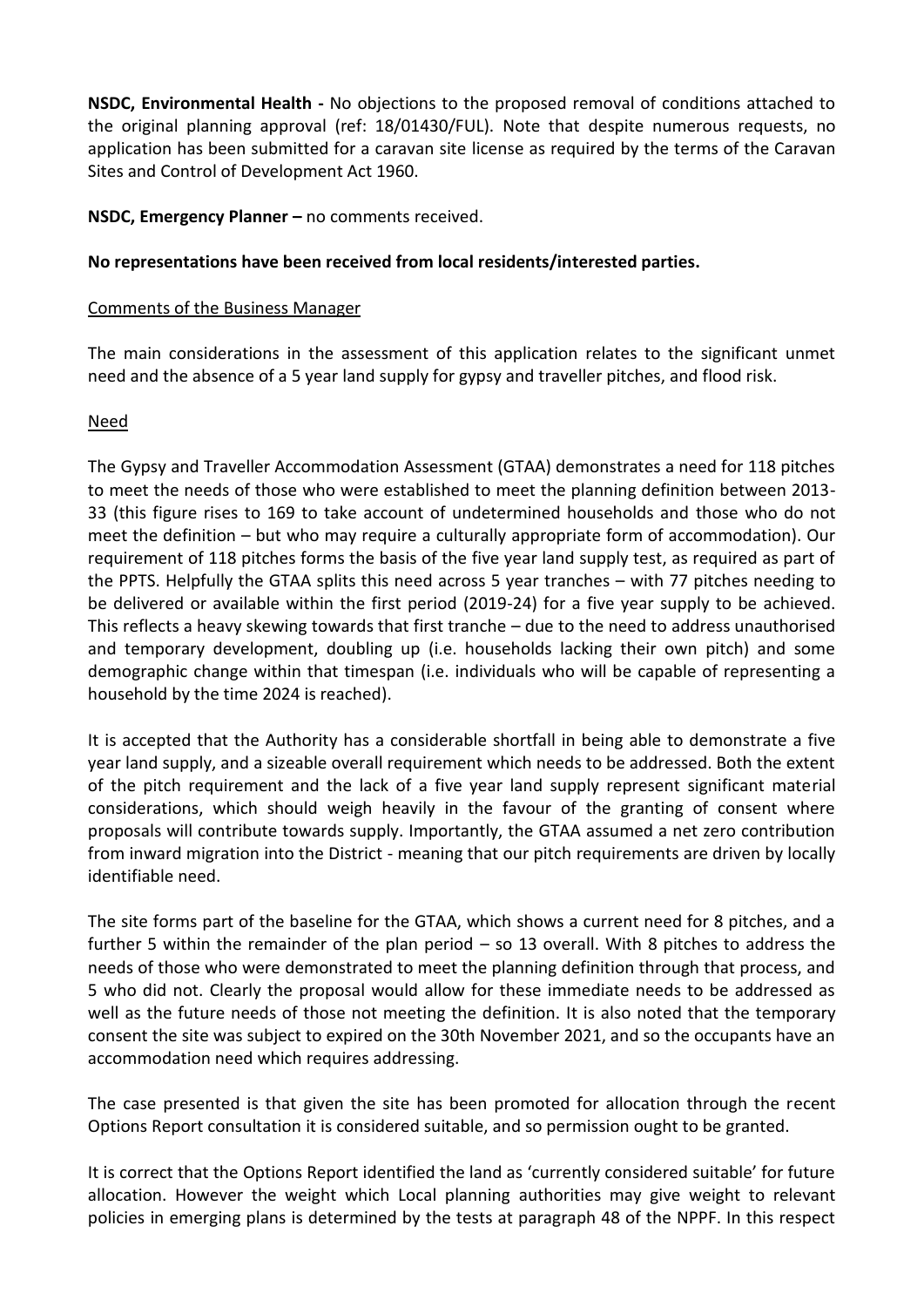the stage of preparation of the Amended Allocations & Development Management DPD remains early, and there is also an unresolved objection towards the approach to Tolney Lane from the Environment Agency – received through the consultation. Consequently the amount of weight which could be afforded to the land's future allocation is extremely limited.

Accordingly the granting of permanent consent for this site would allow for the needs suggested by the GTAA to be met. As outlined above, this should weigh heavily in the favour of granting permanent consent, with robust and justifiable reasons needed to depart from that course of action. Officers consider, given the potential risk to people and property, flood risk has the potential to form such a reason.

## Flood Risk

The proposed use falls within a 'highly vulnerable' flood risk vulnerability category that is inappropriate to the Flood Zone in which the application is located (Flood Zone 3b – functional floodplain). Tables 1 and 3 of the PPG make it clear that this type of development is not compatible to this Flood Zone and should 'not be permitted.' Paragraph 13 (g) of the PPTS sets out a clear objective not to locate gypsy and traveller sites in areas at high risk of flooding, including functional floodplains, given particularly vulnerability of caravans. Core Policy 5 requires the completion of a site specific Flood Risk Assessment, applying both the Sequential and Exception Tests, as appropriate, to achieve safety for eventual occupiers.

Park View forms part of a larger collection of sites along Tolney Lane accommodating some 317 individual pitches. The site occupies a location in the highest risk, within the functional floodplain (Flood Zone 3b), with a single point of access/egress (along Tolney Lane to the Great North Road) and which also lays within the functional floodplain. The modelling shows this access to flood before much of the land accommodating the gypsy and traveller pitches.

The Environment Agency objects to the proposal to allow the current temporary permission to be made permanent, advising that according to Table 3 (Flood Risk Vulnerability Classification) of the PPG, the Exception Test should not be applied in this case. The PPG states that highly vulnerable uses should not be permitted in Flood Zone 3, without exception. However paragraph 168 of the NPPF states that for changes of use to a caravan site, the Sequential and Exception Tests should be applied, as appropriate. In the event that these two tests should be applied (which is somewhat debatable), it is considered that the Sequential Test is passed, in that there are no other reasonable available sites with a lower risk of flooding.

In the event that the application of the Exception Test is considered appropriate in this case, this test states that to pass, it should be demonstrated that:

a) the development would provide wider sustainability benefits to the community that outweigh flood risk; and

b) the development will be safe for its lifetime taking account of the vulnerability of its users, without increasing flood risk elsewhere and, where possible, will reduce flood risk overall.

It is accepted that the granting of permanent pitches would pass the Sequential Test, as there are no reasonably available sites at lesser risk. No updated Flood Risk Assessment accompanies this application. The applicant is therefore relying on the Assessment submitted in support of the 2018 application. This FRA does not address the Exception Test or the technical ability of the site itself to be safe for its proposed use without increasing flooding elsewhere (and as such is inadequate) but instead relies wholly on the ability to evacuate the site on receipt of a Flood Alert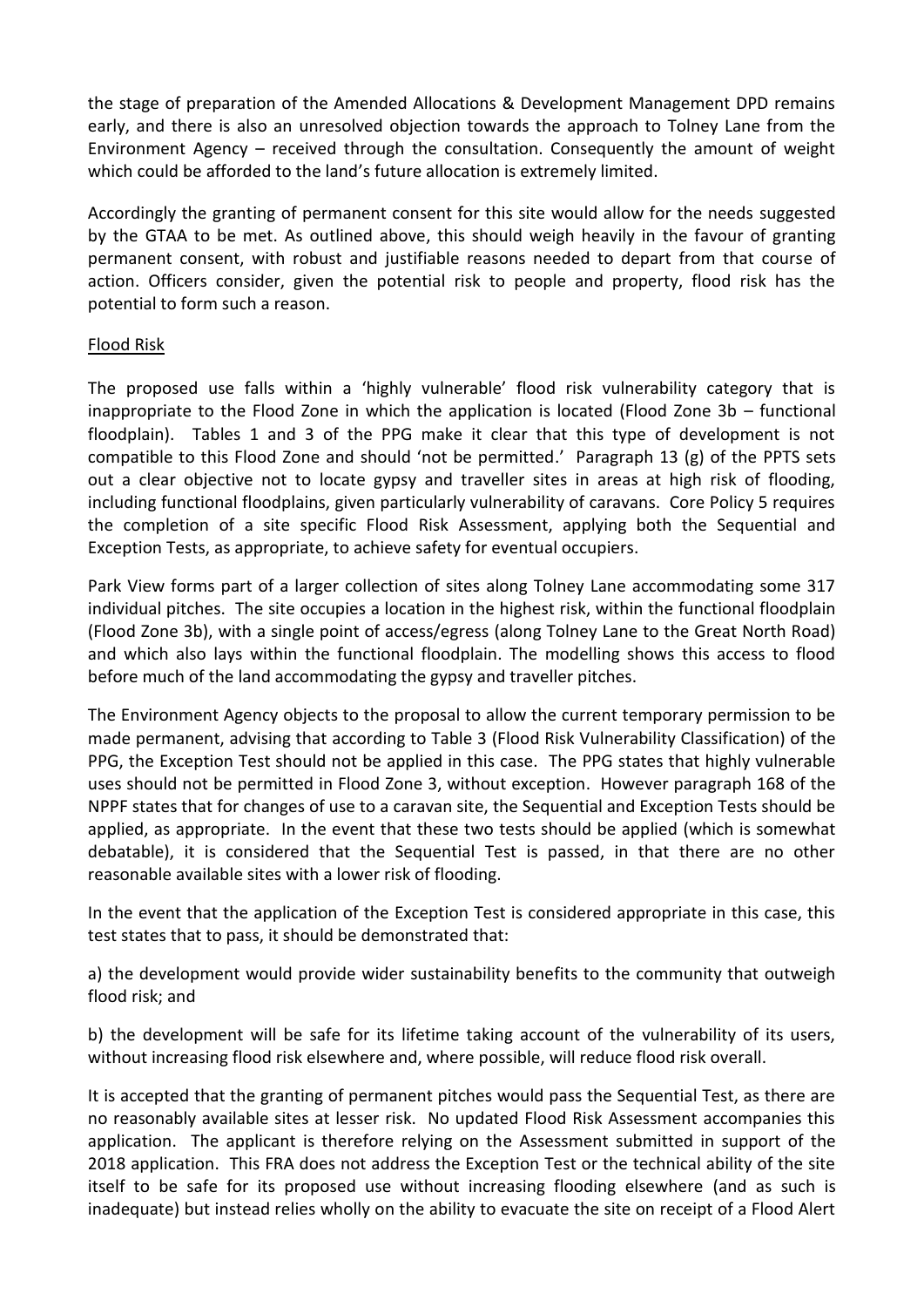warning from the EA prior to a flood event occurring. Notwithstanding the absence of mitigation measures on the site, this evacuation process is required as the only access/egress route along Tolney Lane also lays within the functional floodplain. It has already been acknowledged that this places additional pressures on emergency services during a flood event to check that the site has indeed been vacated, but this is still considered to be an acceptable mitigation on the basis that it would be for a finite period of time.

In relation to the first arm of the Test, whilst it is accepted that the development would provide some wider sustainability benefits to the community, in terms of the occupants of the site being able to access schools, hospitals and other services within the Newark Urban Area, this does not outweigh the severity of the harm caused to that same community by the high flood risk at the site.

Furthermore, both officers and the EA are clear that the proposal has not demonstrated compliance with the second arm of the Exception Test.

In support of the application, the agent has referred to the fact that the site is considered to be suitable by the authority given that it has been promoted for allocation. However, the applicant will also be aware that provision of flood resilient access was clearly set out as a condition of the land being acceptable through the consultation process as a potential allocated site. This is something of which the design and delivery is yet to be considered in detail.

Therefore, notwithstanding the passing of the Sequential Test, the use is considered highly vulnerable in flood risk terms and national policy is very clear that it should not be permitted in either Flood Zones 3a or 3b and also fails to demonstrate compliance with the second part of the Exception Test. Clearly this weighs heavily in the balance against the granting of consent.

## Other matters

The remaining material planning considerations – impact on Newark Conservation Area, ecology, close to facilities and services within the Newark Urban Area, Gypsy and Traveller status, highway safety, residential amenity and visual amenity, remain unchanged from the previously considered application and as such do not require further consideration in this instance. The Gypsy and Traveller status of the occupants of the site have already been established through past applications. For information, the full officer report from the previous 2018 application can be viewed by clicking on the link attached to the Background Papers listed at the end of this report.

#### Conclusion and Planning Balance

The land has been identified as a candidate for site allocation through the review of the Allocations and Development Management DPD. However this process is at too early a stage of production to be afforded meaningful weight, and there is an unresolved objection from the Environment Agency towards the approach. It is acknowledged that the proposal would allow for the accommodation needs of the occupants to be met, and would contribute supply towards local pitch requirements and the creation of a five year land supply – with the latter two considerations certainly needing to be afforded significant weight. However the land is located within the functional floodplain (as is the only point of access and egress onto Great North Road), and national policy is very clear that permission should not be granted for this highly vulnerable use in areas at that level of flood risk. The continued policy and technical objection from the Environment Agency, in this regard, is also clear and unambiguous. The potential danger to individuals and property from this context is a considerable material consideration – and one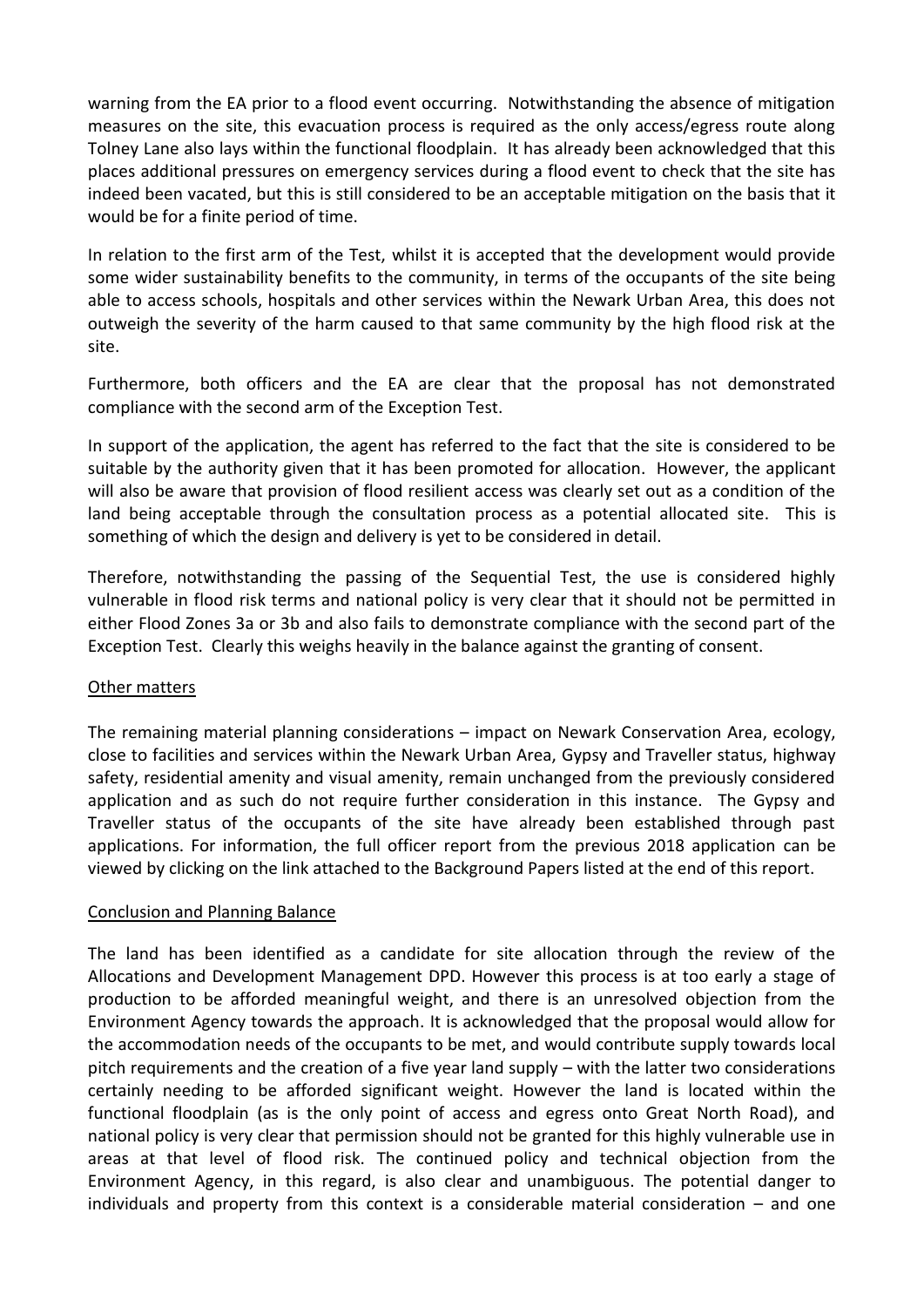which, in the view of officers, outweighs the otherwise substantial benefits associated with the scheme.

The Council is working to formulate a sound site allocation strategy, but until such time that this can be afforded meaningful weight there is the reasonable prospect that applicants can seek to bring forward suitable land in alternative locations – through Core Policy 5. The criteria within CP5 were modified as part of the examination of the Amended Core Strategy in order to allow this to take place, and provide the reasonable prospect of applicants being able to identify suitable land – including in areas at least flood risk.

In allowing the appeal decision at Green Park on Tolney Lane (for touring caravans that would evacuate the site at the Environment Agency's flood warning as is set out within this proposal), the Inspector considered that that whilst Gypsy and Traveller development would usually be inappropriate in a high risk Flood Zone, balanced against all the other considerations that weighed positively including significant unmet need, a temporary permission was appropriate in that instance. Indeed, the reasoning behind the Inspector's granting of a temporary consent continue to remain valid at this time. This decision was reflected in the previous granting of a temporary permission for 3 years on the previous approval granted on this site, with flood evacuation plans put in place to mitigate flood risk to the occupiers of the site on a short term basis. There has been little material change to planning considerations since that decision was reached. The Environment Agency has requested that they be notified in the event that the application is granted a temporary or permanent consent.

Whilst it is acknowledged that this site has already benefited from two consecutive temporary permissions, as it stands officers are unable to provide support for the granting of permanent consent.

## **RECOMMENDATION**

## **That planning permission is refused for the following reason**

01

The application use falls within a 'highly vulnerable' flood risk vulnerability category that is inappropriate to the Flood Zone in which the application is located (Flood Zone 3b – functional floodplain). Tables 1 and 3 of the PPG make it clear that this type of development is not compatible to this Flood Zone and therefore should 'not be permitted.'

The purpose of granting temporary consent was to cater for the applicants' immediate accommodation needs whilst allowing for the possibility of identifying other sites at lesser risk of flooding. The Authority is pro-actively pursuing the identification of suitable sites to meet future gypsy and traveller needs within, or adjoining, the Newark Urban Area through the Development Plan process. Although there would be some social factors which would weigh in favour of the proposal, it is not considered that these, in combination with the supply position, are sufficient to outweigh the severe flood risk and warrant the granting of permanent consent. To allow permanent occupation of a site at such high risk of flooding would put occupiers of the site and members of the emergency services at unnecessary risk.

The proposal would therefore be contrary to Core Policy 5 and 10 of the Newark and Sherwood Amended Core Strategy (2019) and Policy DM5 of the Allocations and Development Management DPD (2013) as well as the National Planning Policy Framework (2021), Planning Practice Guidance and Planning Policy for Traveller Sites (2015), which are material planning considerations.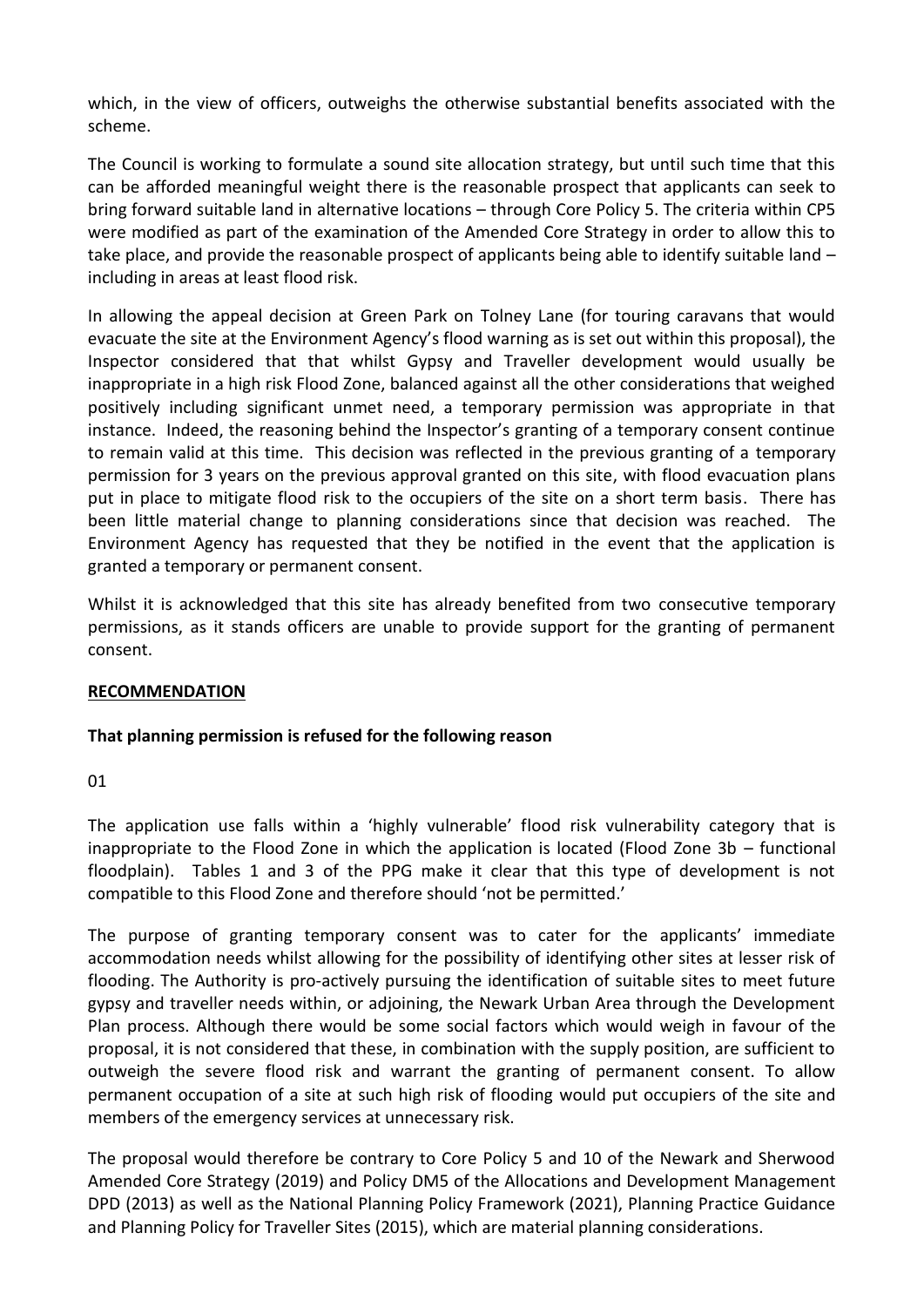## Notes to Applicant

# 01

You are advised that as of 1st December 2011, the Newark and Sherwood Community Infrastructure Levy (CIL) Charging Schedule came into effect. Whilst the above application has been refused by the Local Planning Authority you are advised that CIL applies to all planning permissions granted on or after this date. Thus any successful appeal against this decision may therefore be subject to CIL (depending on the location and type of development proposed). Full details are available on the Council's website www.newark-sherwooddc.gov.uk/cil/

# 02

The application is clearly contrary to the Development Plan and other material planning considerations, as detailed in the above reason(s) for refusal. Working positively and proactively with the applicants would not have afforded the opportunity to overcome these problems, giving a false sense of hope and potentially incurring the applicants further unnecessary time and/or expense.

# BACKGROUND PAPERS

Application case file.

Link to Committee Report for application 18/01430/FUL – [https://publicaccess.newark](https://publicaccess.newark-sherwooddc.gov.uk/online-applications/files/72EDBB9F2DE47A3326616583B2CC84FC/pdf/18_01430_FUL-COMMITTEE_REPORT-927289.pdf)[sherwooddc.gov.uk/online](https://publicaccess.newark-sherwooddc.gov.uk/online-applications/files/72EDBB9F2DE47A3326616583B2CC84FC/pdf/18_01430_FUL-COMMITTEE_REPORT-927289.pdf)[applications/files/72EDBB9F2DE47A3326616583B2CC84FC/pdf/18\\_01430\\_FUL-](https://publicaccess.newark-sherwooddc.gov.uk/online-applications/files/72EDBB9F2DE47A3326616583B2CC84FC/pdf/18_01430_FUL-COMMITTEE_REPORT-927289.pdf)[COMMITTEE\\_REPORT-927289.pdf](https://publicaccess.newark-sherwooddc.gov.uk/online-applications/files/72EDBB9F2DE47A3326616583B2CC84FC/pdf/18_01430_FUL-COMMITTEE_REPORT-927289.pdf)

For further information, please contact **Julia Lockwood** on ext **5902**.

All submission documents relating to this planning application can be found on the following websit[e www.newark-sherwooddc.gov.uk.](http://www.newark-sherwooddc.gov.uk/)

**Lisa Hughes Business Manager – Planning Development**